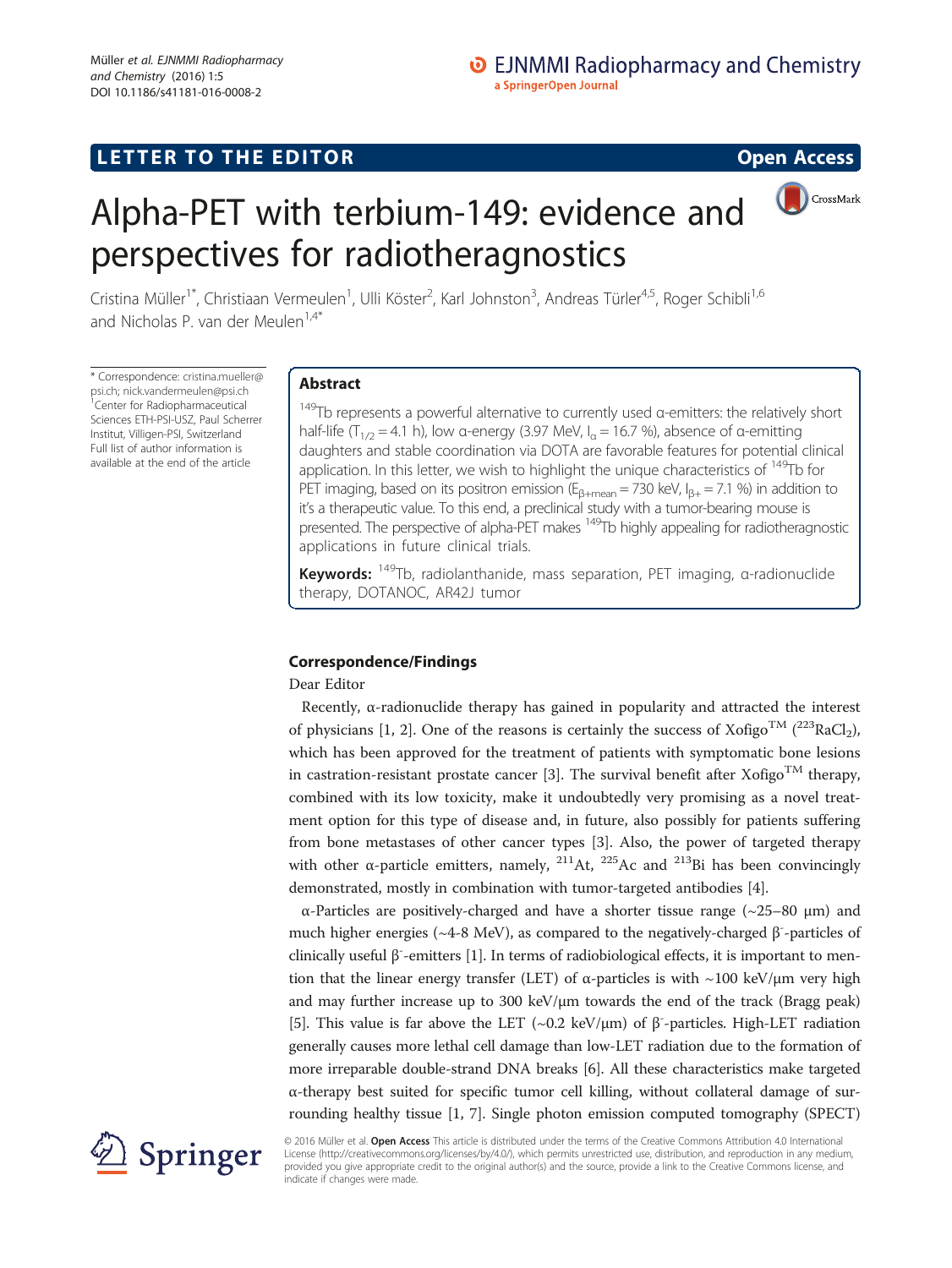may be used to image targeted  $\alpha$ -particle therapy if the decay of the  $\alpha$ -emitting radionuclide results in photon emission of a suitable energy and sufficient intensity [[4\]](#page-4-0). This is the case for <sup>223</sup>Ra ( $E_y$  = 144 keV, 3.3 %; 154 keV, 5.7 %) [\[8](#page-4-0)], while <sup>225</sup>Ac may potentially be imaged via γ-ray emission of daughter radionuclides (e.g. <sup>221</sup>Fr, E<sub>γ</sub> = 218 keV, 11 %), as shown in preclinical settings [\[9\]](#page-4-0), and  $^{211}$ At through use of emitted X-rays [[10](#page-4-0)]. The low quantities of activity employed for α-therapy using these radionuclides, remain, however, challenging for nuclear imaging using SPECT.

<sup>149</sup>Tb represents a powerful alternative to the currently-employed α-emitters. It decays with a relatively short half-life of 4.1 h and emits  $\alpha$ -particles of low energy  $(E_{\alpha} = 3.97 \text{ MeV}, I_{\alpha} = 16.7 \text{ %})$ , resulting in a tissue range of ~25 µm and a LET of 140 keV/ $\mu$ m [\[11](#page-4-0)]. These physical properties make it particularly well suited for application in combination with small-molecular-weight targeting agents, including peptides, which are quickly cleared from the body [[12\]](#page-4-0). The absence of  $\alpha$ -emitting daughters is regarded as an additional favorable feature of  $149$ Tb, since toxicity of α-emitters with multiple α-emitting daughters has been identified as an issue for clinical application [[2\]](#page-4-0). In vivo application of  $149$ Tb may, thus, be feasible without the risk of unspecific emission of harmful α-particles in the body as a consequence of released daughter radionuclides. The decay scheme of  $^{149}$ Tb is, nevertheless, complex [\[7](#page-4-0)] and potential radiotoxicity of the resulting radiolanthanides remains to be determined. As a radiolanthanide <sup>149</sup>Tb can be stably coordinated with the conventional macrocyclic 1,4,7,10-tetraazacyclododecane-1,4,7,10-tetraacetic acid (DOTA) chelator [\[13, 14\]](#page-4-0). These circumstances allow the use of <sup>149</sup>Tb with DOTA-functionalized compounds that are (pre)clinically established for <sup>177</sup>Lu-based radionuclide therapy.

Beyer et al. reported on a preclinical immunotherapy with <sup>149</sup>Tb-labeled rituximab (5.5 MBq/mouse) in a mouse model of Daudi cell-based lymphoma [\[15](#page-4-0)]. In this case, the open-chained cyclohexane diethylene triamine pentaacetic acid (CHX-A"- DTPA) chelator was used for radiometal coordination. The majority (89 %) of treated mice showed tumor-free survival over >120 days, while all untreated controls and mice which received unlabeled rituximab developed lymphoma disease [[15\]](#page-4-0). Our group has previously reported on a preclinical pilot study using a  $^{149}$ Tblabeled folate conjugate for therapy of mice bearing folate receptor-positive KB tumor xenografts [[14](#page-4-0)]. In treated mice (2.2 MBq and 3.0 MBq/mouse, respectively), the tumor growth was significantly delayed which prolonged the average survival time to 30.5 days and 43 days, respectively, compared to untreated controls which survived only 21 days on average [[14](#page-4-0)].

Even though the number of preclinical studies in which  $149$ Tb was investigated, is very small, there is clear evidence of the potential to use  $149$ Tb for targeted  $\alpha$ radionuclide therapy. Other than the aforementioned favorable physical and chemical characteristics it provides, it would also offer a unique opportunity for comparing the effects of α-radionuclide therapy with β- -radionuclide therapy through the use of chemically identical radiopharmaceuticals labeled with <sup>149</sup>Tb and <sup>161</sup>Tb (T<sub>1/2</sub> = 6.9 d,  $E_{\beta$ -mean = 154 keV) [\[13\]](#page-4-0). As all of these features of <sup>149</sup>Tb are so attractive from a therapy perspective, the proposed possibility of positron emission tomography (PET) provides an extra dimension. Alternatively,  $149$ Tb may also be used for SPECT imaging based on the emission of γ-radiation of a suitable energy and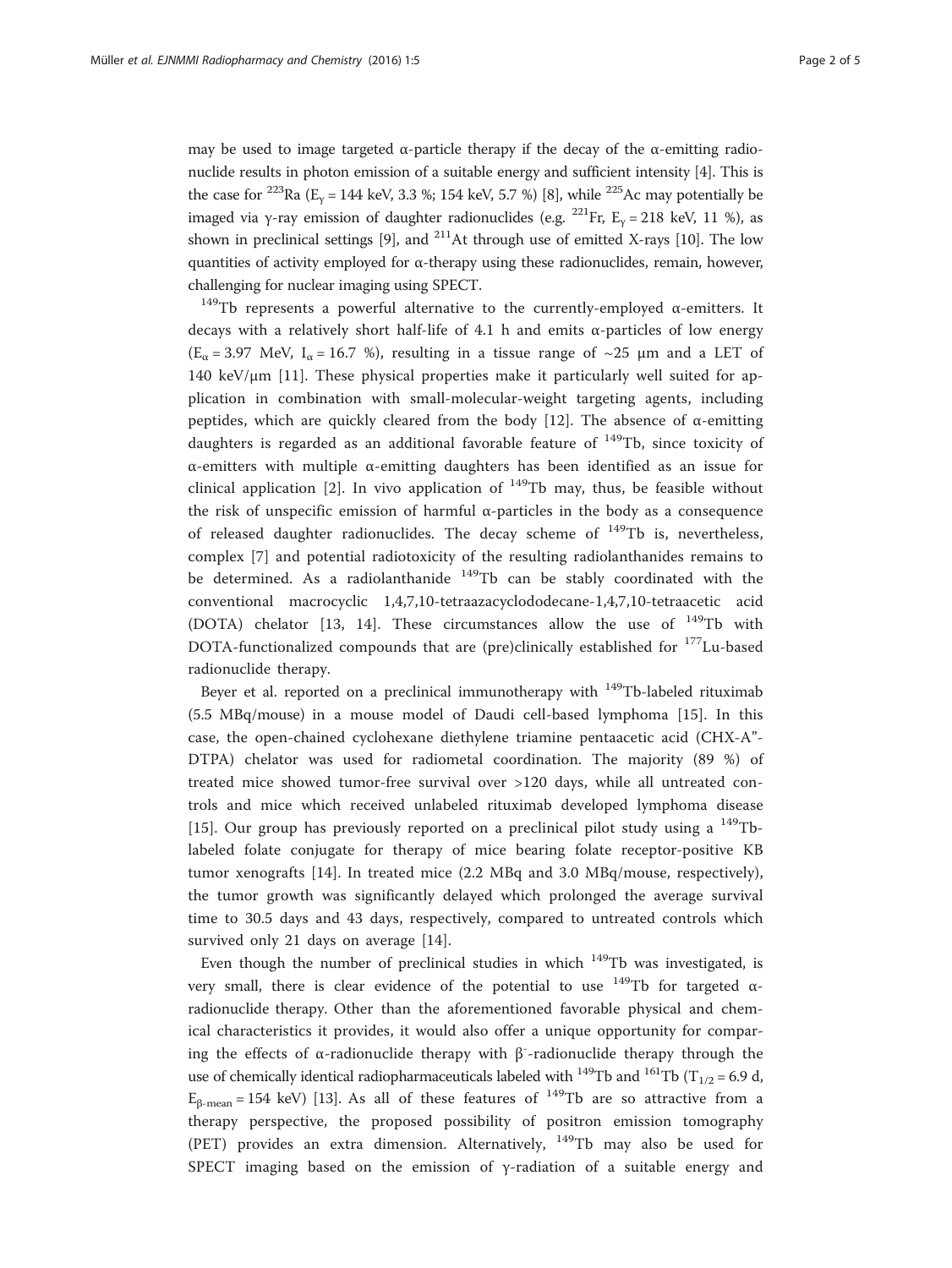reasonable intensity ( $E_y = 165$  keV,  $I_y = 26.4$  %). This concept has been proposed earlier [[16\]](#page-4-0), but has to date not been investigated in preclinical studies. The current trend in nuclear medicine is, however, in favor of PET instead of SPECT due to the higher sensitivity and resolution it provides [\[17](#page-4-0)].

In a recently-performed study, we focused on the potentially unique characteristic of <sup>149</sup>Tb to be used for PET imaging, based on its positron emission ( $E_{\beta+\text{mean}} = 730$  keV,  $I_{\beta+}$  = 7.1 %), in addition to its α-therapeutic value [[16](#page-4-0)]. <sup>149</sup>Tb was produced by protoninduced spallation of a tantalum target, followed by an online isotope separation process at ISOLDE/CERN (Geneva, Switzerland). The mass-separated ion beam was implanted into a zinc-coated gold catcher foil, which was shipped to Paul Scherrer Institut (PSI, Villigen-PSI, Switzerland) for processing. 149Tb was separated from isobar and pseudo-isobar impurities by cation exchange chromatography, as previously re-ported [\[13\]](#page-4-0). The separation yield was 100 MBq (~99 %) of highly pure  $149$ Tb in  $\alpha$ hydroxyisobutyric acid solution (pH 4.7), a quantity sufficient for preclinical application. The radiolabeling was carried out directly in the eluent solution by addition of DOTANOC and incubation of the reaction mixture for 15 min at 95 °C. <sup>149</sup>Tb-DOTANOC was obtained with >98 % radiochemical purity at a high specific activity (5 MBq/nmol), as confirmed by high performance liquid chromatography (HPLC)-based quality control. A nude mouse bearing AR42J tumor xenografts was intravenously injected with  $\sim$ 7 MBq <sup>149</sup>Tb-DOTANOC (~1.4 nmol). PET/CT scans were performed 2 h later using a preclinical G8 bench-top scanner (Sofie Biosciences). During the PET scan (30 min) and the following CT (1.5 min) the mouse was anesthesized using a mixture of isoflurane and oxygen.

The quality of the obtained PET images was unexpectedly high (Fig. 1). The maximal intensity projections allowed distinct visualization of the tumors located on each shoulder (Fig. 1a/b). Specific cross sections of the tumor showed homogenous distribution of radioactivity accumulation (Fig. 1c). Residual radioactivity was found in the kidneys and the urinary bladder as expected, based on the fast renal excretion of DOTANOC.

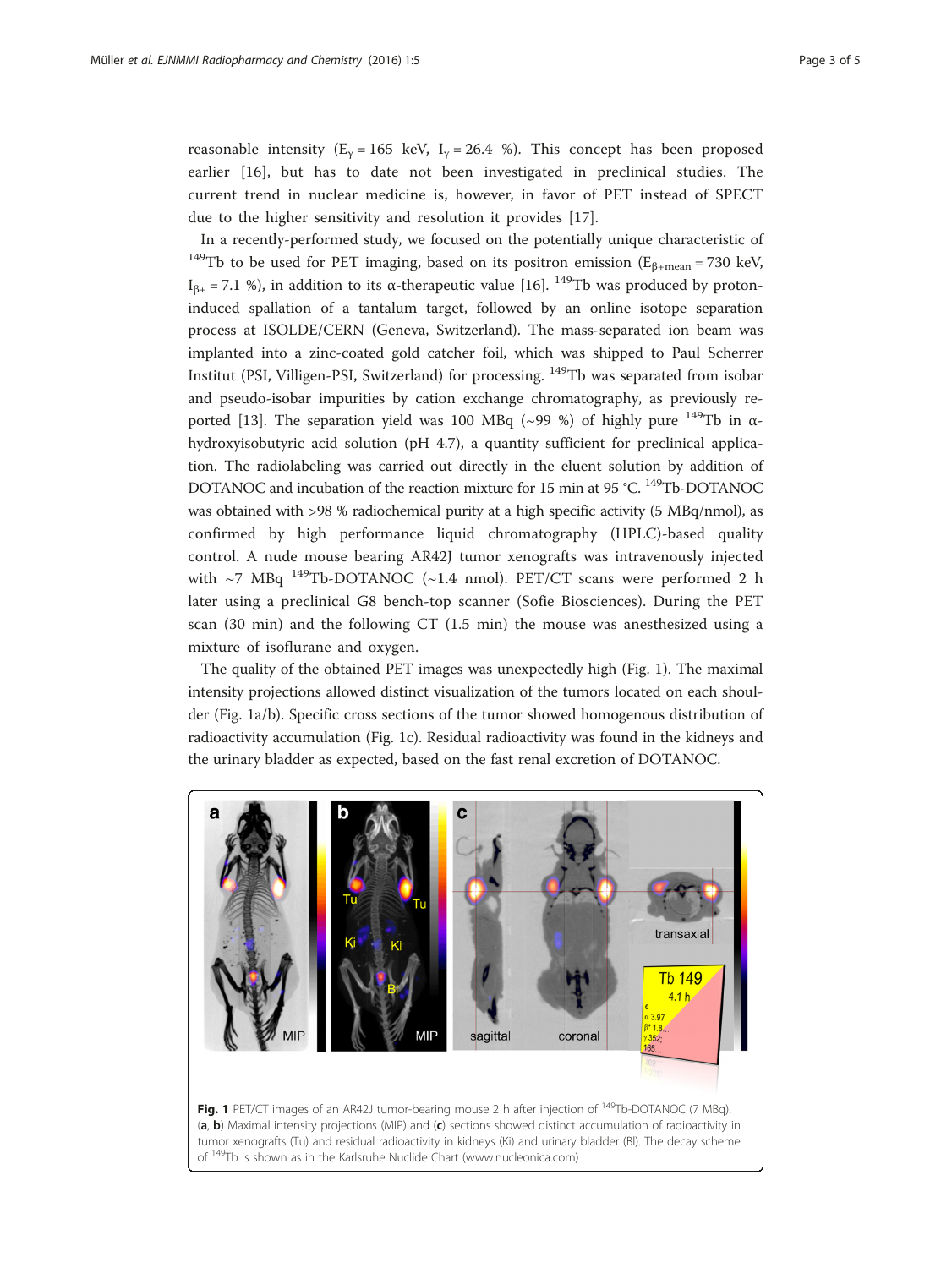In this study, the possibility of being able to produce a PET image using a  $^{149}$ Tblabeled biomolecule was successfully demonstrated. It is, thus, indisputable that  $149$ Tb presents an exceptional potential to be used in clinics as it would allow combining  $\alpha$ therapy with PET using a single radionuclide.

It has to be acknowledged, however, that the quantity of injected activity for patients may be critical for PET imaging purposes. So far, it is unknown how much activity would be required for a therapeutic application in the clinics. Among several parameters, including the sensitivity of tumor type which should be treated, it will be critically dependent on the targeting agent and the degree of its accumulation in the tumor tissue. Whether the necessary quantity of radioactivity would allow for PET imaging remains to be determined in patients.

The unconventional production of  $^{149}$ Tb appeared to be the main reason why  $^{149}$ Tb did not yet reach clinical trials, as stated in several reports previously [\[12](#page-4-0)]. Currently, endeavors all over the world are focused on the establishment of new radionuclide production centers, clearly offering new perspectives for the production of radionuclides like 149Tb, which are dependent on mass separation facilities. Such production centers, which exploit spallation production combined with isotope separation on-line (ISOL), are already in operation at the Isotope Separator and Accelerator (ISAC) at TRIUMF, Canada's National Laboratory for Particle and Nuclear Physics (Vancouver, Canada) and at Investigation of Radioactive Isotopes on Synchrocyclotron (IRIS), at the Petersburg Nuclear Physics Institute (PNPI, Gatchina, Russia). Other facilities are in the planning stage or under construction at Radioactive Isotope Beam Factory (RIBF, East Lansing, U.S.), at the Belgium Nuclear Research Center's ISOL facility (ISOL@MYRRHA, Mol, Belgium) and at the Japan Proton Accelerator Research Complex (J-PARC ISOL, Tokai, Japan). MEDICIS, a new radionuclide production center dedicated to medical applications, is currently being built at CERN (Geneva, Switzerland) [\[12\]](#page-4-0). MEDICIS' aim is to produce medically interesting, but not yet fully investigated radionuclides, including 149Tb, in quantities sufficient to address the requirements of pilot investigations in patients.

The perspective of overcoming the obstacle of production holds great promise for more detailed preclinical investigations and first clinical trials in the near future using  $149$ Tb for α-therapy, combined with PET.

#### Competing interests

None of the authors listed above declares to have any conflict of interest.

#### Authors' contributions

CM designed and performed the PET animal studies and drafted the manuscript. EV, UK and KJ performed the mass separation at the ISOLDE facility and reviewed the manuscript. AT and RS reviewed the manuscript. NvdM separated the <sup>149</sup>Tb from the target material at PSI and revised the manuscript. All authors read and approved the final manuscript.

#### **Acknowledgments**

The authors would like to thank staff members at PSI for technical assistance of the animal experiments, the RILIS team for excellent Dy ionization and the ISOLTRAP-MRTOF-MS team for the on-line measurement of the beam composition as essential information to optimize the collection conditions.

#### Compliance with Ethical Standards

### Ethical approval

All applicable international, national, and/or institutional guidelines for the care and use of animals were followed. This article does not contain any studies with human participants performed by any of the authors.

#### Author details

<sup>1</sup>Center for Radiopharmaceutical Sciences ETH-PSI-USZ, Paul Scherrer Institut, Villigen-PSI, Switzerland. <sup>2</sup>Institut Laue-Langevin, Grenoble, France. <sup>3</sup>Physics Department, ISOLDE/CERN, Geneva, Switzerland. <sup>4</sup>Laboratory of